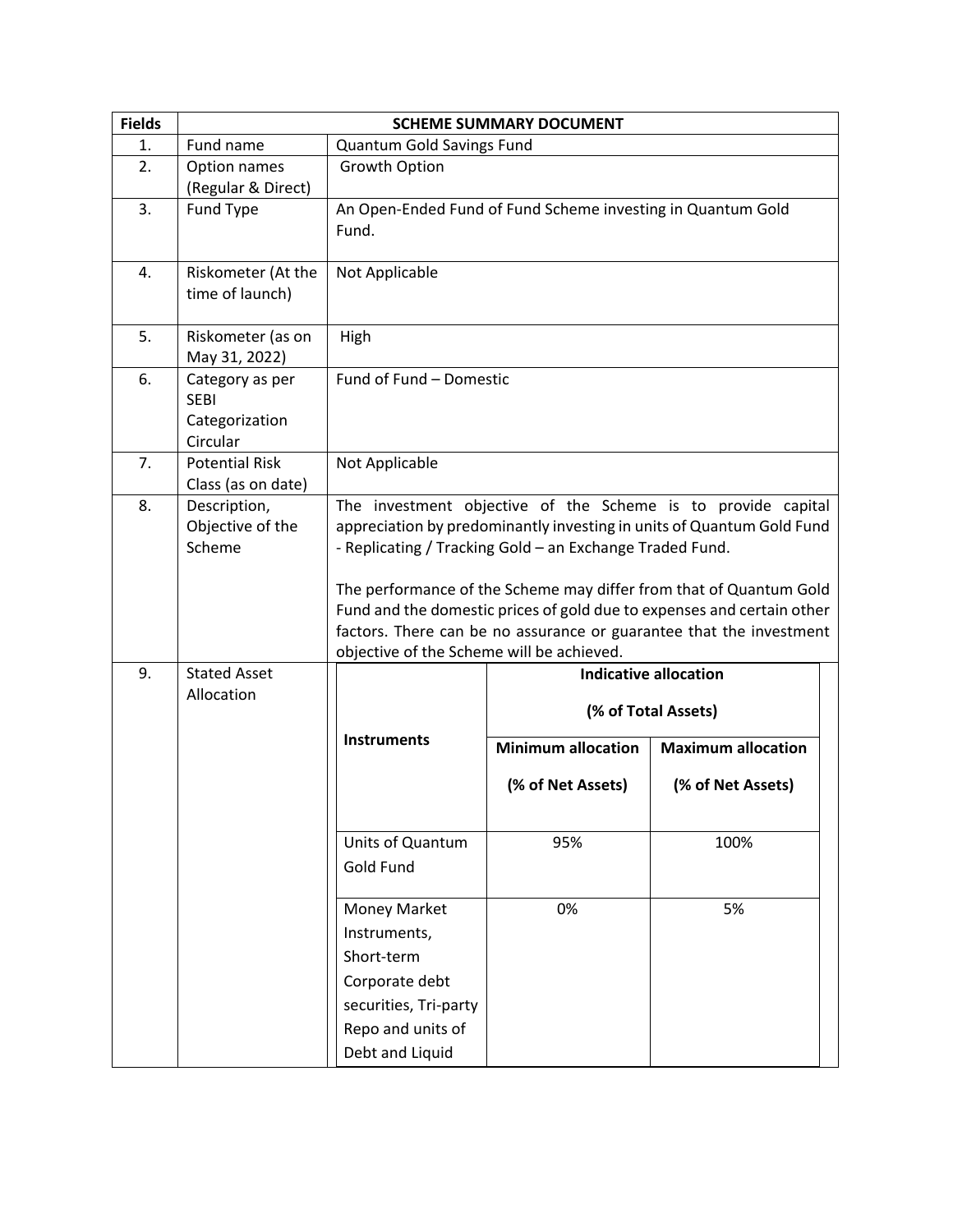|     |                        | <b>Schemes of Mutual</b>                                        |  |
|-----|------------------------|-----------------------------------------------------------------|--|
|     |                        |                                                                 |  |
|     |                        | Fund                                                            |  |
|     |                        |                                                                 |  |
|     |                        |                                                                 |  |
|     |                        |                                                                 |  |
|     |                        |                                                                 |  |
|     |                        |                                                                 |  |
|     |                        |                                                                 |  |
| 10. | <b>Face Value</b>      | $10/-$                                                          |  |
| 11. | NFO Open Date          | April 28, 2011                                                  |  |
| 12. | NFO Close Date         | May 12, 2011                                                    |  |
| 13. | <b>Allotment Date</b>  | May 19, 2011                                                    |  |
| 14. | Reopen Date            | May 26, 2011                                                    |  |
| 15. | Maturity Date (For     | Not Applicable                                                  |  |
|     | Close ended            |                                                                 |  |
|     | Funds)                 |                                                                 |  |
| 16. | Benchmark (Tier I)     | Domestic Price of Physical Gold                                 |  |
|     |                        |                                                                 |  |
| 17. | Benchmark (Tier II)    | Not Applicable                                                  |  |
| 18. | Fund Manager 1-        | Chirag Mehta                                                    |  |
|     | Name                   |                                                                 |  |
| 19. | Fund Manager 1-        | Primary                                                         |  |
|     | Type (Primary/         |                                                                 |  |
|     | Comanage/              |                                                                 |  |
|     | Description)           |                                                                 |  |
| 20. | Fund Manager 1-        | May 19, 2011                                                    |  |
|     | From Date              |                                                                 |  |
| 21. | <b>Actual Expense</b>  | Direct Plan 0.06% % p.a.                                        |  |
|     | (TER) as on May        |                                                                 |  |
|     | 31, 2022               | Regular Plan 0.21% p.a.                                         |  |
| 22. | Exit Load (if          | Nil                                                             |  |
|     | applicable)            |                                                                 |  |
| 23. | Custodian              | Deutsche Bank A.G                                               |  |
|     |                        |                                                                 |  |
| 24. | Auditor                | M/s. S. R. Batliboi & Co. LLP                                   |  |
|     |                        |                                                                 |  |
| 25. | Registrar              | <b>KFIN Technologies Ltd</b>                                    |  |
|     |                        |                                                                 |  |
| 26. | RTA Code (To be        | QSGPG: Quantum Gold Savings Fund - Direct Plan Growth           |  |
|     | phased out)            | QSRGG: Quantum Gold Savings Fund - Regular Plan Growth          |  |
| 27. | <b>Listing Details</b> | <b>Not Listed</b>                                               |  |
|     |                        |                                                                 |  |
| 28. | <b>ISINs</b>           | INF082J01150 : Quantum Gold Savings Fund - Direct Plan Growth   |  |
|     |                        | INF082J01358 : Quantum Gold Savings Fund - Regular Plan Growth  |  |
| 29. | AMFI Codes (To be      | 115132 : Quantum Gold Savings Fund - Direct Plan Growth Option  |  |
|     | phased out)            | 141064 : Quantum Gold Savings Fund - Regular Plan Growth Option |  |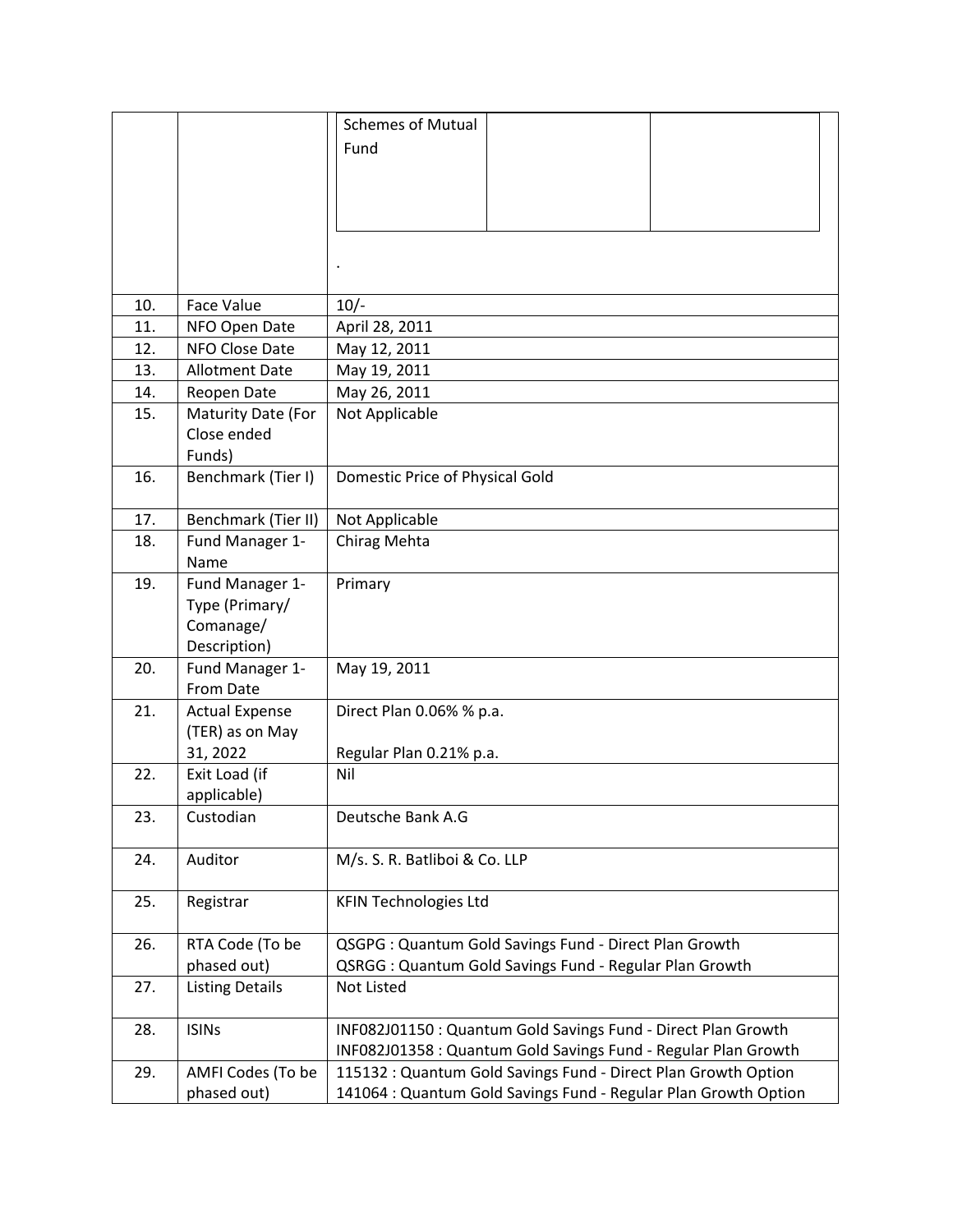| 30.                              | <b>SEBI Codes</b>           | Data not available |  |  |
|----------------------------------|-----------------------------|--------------------|--|--|
| <b>INVESTMENT AMOUNT DETAILS</b> |                             |                    |  |  |
| 31.                              | Minimum                     | Rs. 500/-          |  |  |
|                                  | Application                 |                    |  |  |
|                                  | Amount                      |                    |  |  |
| 32.                              | Minimum                     | $Rs. 1/-$          |  |  |
|                                  | Application                 |                    |  |  |
|                                  | Amount<br>in                |                    |  |  |
|                                  | multiples of Rs.            |                    |  |  |
| 33.                              | Minimum                     | Rs. 500/-          |  |  |
|                                  | <b>Additional Amount</b>    |                    |  |  |
| 34.                              | Minimum                     | $Rs. 1/-$          |  |  |
|                                  | <b>Additional Amount</b>    |                    |  |  |
|                                  | in multiples of Rs.         |                    |  |  |
| 35.                              | Minimum                     | Rs. 500/-          |  |  |
|                                  | Redemption<br>Amount in Rs. |                    |  |  |
| 36.                              | Minimum                     | 50 units           |  |  |
|                                  | Redemption                  |                    |  |  |
|                                  | <b>Amount in Units</b>      |                    |  |  |
| 37.                              | Minimum Balance             | Nil                |  |  |
|                                  | (<br>Amount                 |                    |  |  |
|                                  | Applicable)                 |                    |  |  |
| 38.                              | Minimum Balance             | Nil                |  |  |
|                                  | Amount in units (If         |                    |  |  |
|                                  | Applicable)                 |                    |  |  |
| 39.                              | Max<br>Investment           | Nil                |  |  |
|                                  | Amount                      |                    |  |  |
| 40.                              | Switch<br>Minimum           | Rs. 500/-          |  |  |
|                                  | Amount                      |                    |  |  |
| 41.                              | Minimum<br>Switch           | 50 units           |  |  |
|                                  | (<br>Units                  |                    |  |  |
|                                  | Applicable)                 |                    |  |  |
| 42.                              | Multiple<br>Switch          | $Rs. 1/-$          |  |  |
|                                  | (if<br>Amount               |                    |  |  |
|                                  | Applicable)                 |                    |  |  |
| 43.                              | Multiple<br>Switch          | Nil                |  |  |
|                                  | Units<br>(if                |                    |  |  |
|                                  | Applicable)                 |                    |  |  |
| 44.                              | Switch<br>Max               | Nil                |  |  |
|                                  | Amount                      |                    |  |  |
|                                  |                             |                    |  |  |
| 45.                              | Max Switch Units            | Nil                |  |  |
|                                  | (If Applicable)             |                    |  |  |
|                                  |                             |                    |  |  |
| 46.                              | <b>Swing Pricing</b>        | Not Applicable     |  |  |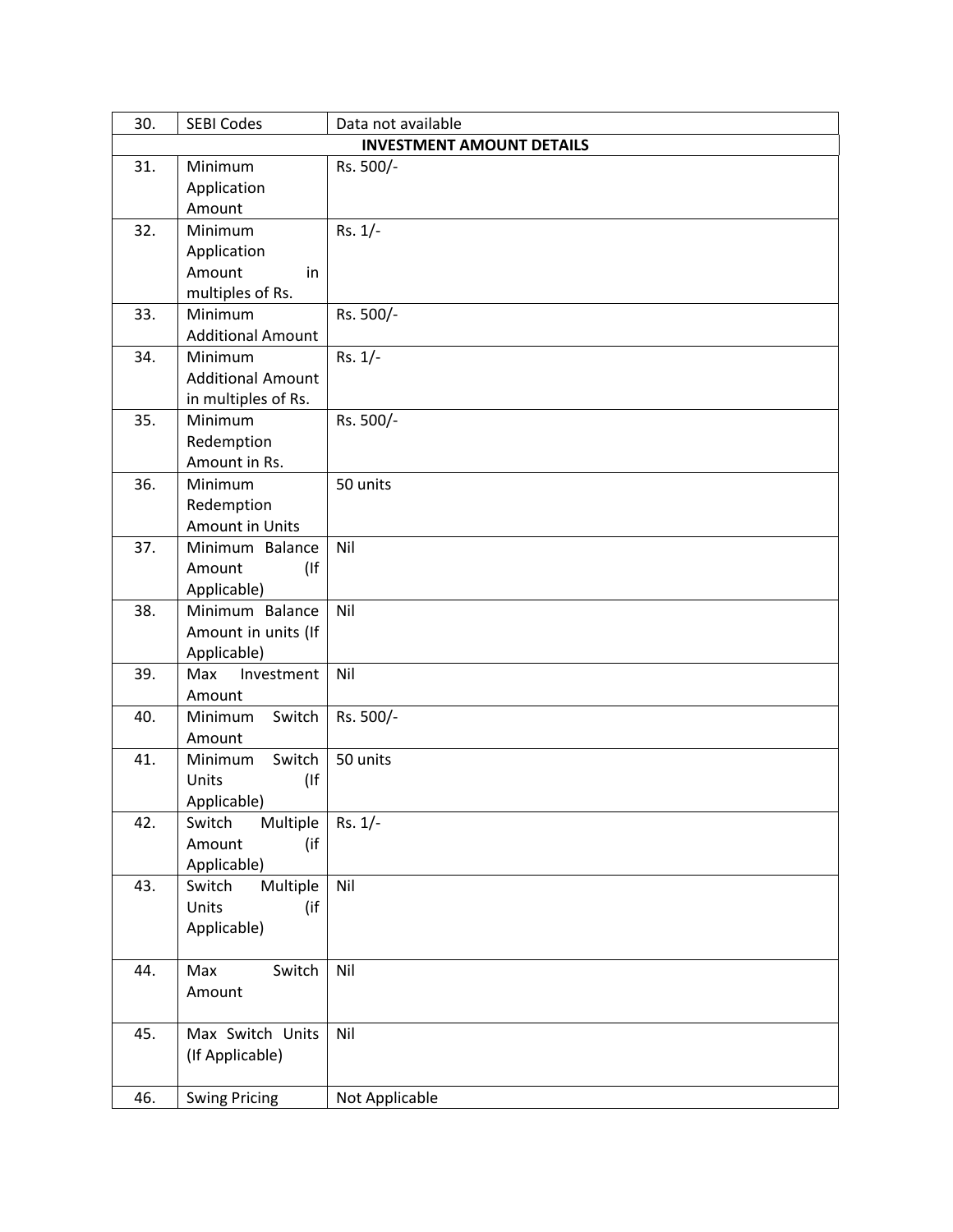| 47. | Segregated                 | Not Applicable                                                |
|-----|----------------------------|---------------------------------------------------------------|
|     | $($ If<br>Portfolio        |                                                               |
|     | Applicable)                |                                                               |
|     |                            | <b>SIP DETAILS</b>                                            |
| 48. | Frequency                  | Daily,<br>1.                                                  |
|     |                            | 2. Weekly,                                                    |
|     |                            | 3.<br>Fortnightly,                                            |
|     |                            | 4. Monthly                                                    |
|     |                            | 5. Quarterly                                                  |
| 49. | Minimum amount             | Rs. 500/- (Daily, Weekly, Fortnightly, Monthly and Quarterly) |
| 50. | In Multiple of             | $Rs. 1/-$                                                     |
| 51. | Minimum                    | 1. 132 - Daily,                                               |
|     | Instalments                | 2. $25 - \text{Weekly}$                                       |
|     |                            | 3. 13 - Fortnightly,                                          |
|     |                            | 4. $6 - monthly$                                              |
|     |                            | 5. $4 -$ Quarterly                                            |
| 52. | Dates                      | Daily - All Business Days                                     |
|     |                            |                                                               |
|     |                            | Weekly - 7, 15, 21, 28                                        |
|     |                            |                                                               |
|     |                            | Fortnightly - 5 & 21 OR 7 & 25                                |
|     |                            | Monthly / Quarterly - 5, 7, 15, 21, 25, 28                    |
| 53. | Maximum Amount<br>(if any) | Nil                                                           |
|     |                            | <b>SWP Details</b>                                            |
| 54. | Frequency                  | 1. Weekly,                                                    |
|     |                            | Fortnightly,<br>2.                                            |
|     |                            | 3.<br>Monthly,                                                |
|     |                            | Quarterly<br>4.                                               |
| 55. | Minimum amount             | Rs. 500/-                                                     |
| 56. |                            |                                                               |
| 57. | In Multiple of<br>Minimum  | $Rs. 1/-$<br>Weekly $-25$<br>1.                               |
|     | Instalments                | Fortnightly - 13<br>2.                                        |
|     |                            | 3.<br>Monthly - 6                                             |
|     |                            | $Quarterly - 4$<br>4.                                         |
|     |                            |                                                               |
| 58. | Dates                      | Weekly - 7, 15, 21, 28                                        |
|     |                            |                                                               |
|     |                            | Fortnightly - 5&21 OR 7&25                                    |